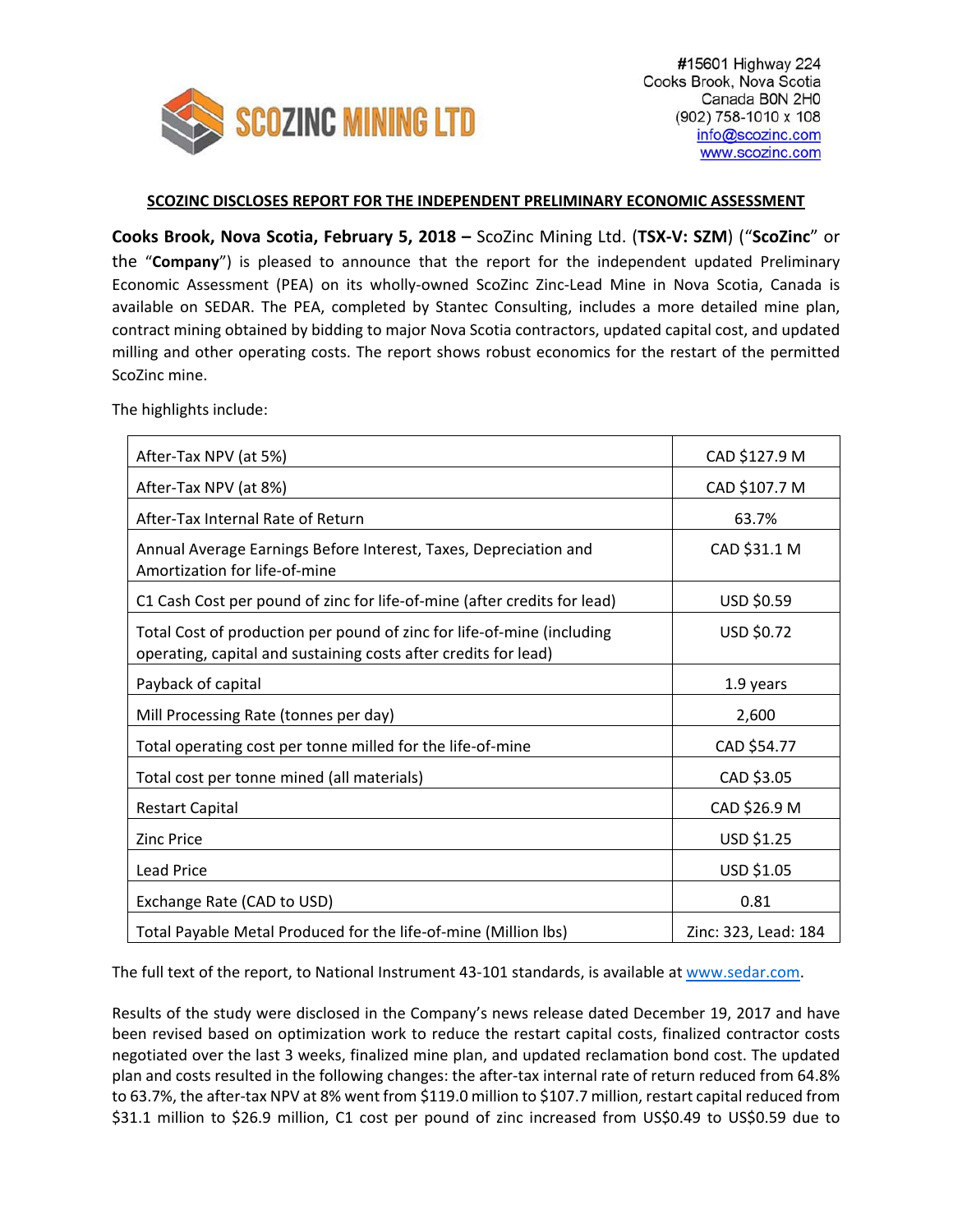increased concentrate quantities and the payback period remained unchanged. Metal price assumptions, exchange rate and mineral resources are unchanged.

## **Metal Prices and Economic Sensitivity**

Base Case metal prices for this PEA have been set to life-of-mine values of USD \$1.25 per pound for zinc and USD \$1.05 per pound for lead.

The following table illustrates the impact on the operational plan with variations in zinc and lead prices, with lead price held constant at \$1.15 as zinc price escalates. As common in such sensitivity analyses, the base assumptions are unchanged as metal prices are adjusted. The Base Case is highlighted.

| Zinc/Lead<br>Price USD | NPV Pre-Tax $1$ |               | NPV After-Tax <sup>1</sup> |               | IRR <sub>%</sub> |           | Payback<br>(Years) | Average<br>Annual |
|------------------------|-----------------|---------------|----------------------------|---------------|------------------|-----------|--------------------|-------------------|
| $\frac{1}{2}$ /lb      | <b>NPV 5%</b>   | <b>NPV 8%</b> | <b>NPV 5%</b>              | <b>NPV 8%</b> | Pre-Tax          | After-Tax |                    | <b>EBITDA</b>     |
| 0.95/0.75              | 7.2M            | $-1.2M$       | 7.2M                       | $-1.2M$       | 7.5%             | 7.5%      | 6.5                | 8.1M              |
| 1.05/0.85              | 58.1M           | 43.9M         | 51.1M                      | 38.2M         | 25.8%            | 24.3%     | 5.0                | 15.8M             |
| 1.15/0.95              | 109.0M          | 89.1M         | 89.0M                      | 72.7M         | 45.5%            | 42.7%     | 3.3                | 23.4M             |
| 1.25/1.05              | 159.9M          | 134.2M        | 127.9M                     | 107.7M        | 67.3%            | 63.7%     | 1.9                | 31.1M             |
| 1.35/1.15              | 210.8M          | 179.4M        | 169.1M                     | 144.6M        | 91.3%            | 87.9%     | 1.6                | 38.8M             |
| 1.45/1.15              | 243.4M          | 208.4M        | 197.0M                     | 169.6M        | 109.2%           | 106.3%    | 1.4                | 43.7M             |
| 1.55/1.15              | 276.1M          | 237.5M        | 224.9M                     | 194.7M        | 128.5%           | 126.1%    | 1.2                | 48.6M             |
| 1.65/1.15              | 308.8M          | 266.5M        | 251.3M                     | 218.3M        | 149.1%           | 146.3%    | 1.1                | 53.5M             |
| 1.75/1.15              | 341.4M          | 295.6M        | 270.7M                     | 235.6M        | 171.1%           | 164.3%    | 1.0                | 58.4M             |

 $<sup>1</sup>$  NPV in Canadian Dollars (CAD)</sup>

## **Refined Plan and Capital and Operating Costs**

The capital and operating costs included in the PEA were derived by recent (November 2017) mining and drill and blast contractor tenders, updated costs from equipment and consumables suppliers, conservative parameters from historical mill and production records

The updated PEA, completed by Stantec Consulting, included the sequential development of two open pit operations on the Main and Northeast deposits based on a detailed monthly restart plan and production schedule for the first two years then quarterly for the subsequent two years and yearly thereafter. The pits are in close proximity to the existing mill and a small underground operation to extract high grade mineralization between the two pits that will be blended with the open pit feed beginning in Year 5 of the operation.

The zinc‐lead mill feed will be processed in the existing ScoZinc mill by standard flotation methods to produce clean, high‐grade zinc and lead concentrates. The economic evaluation is based on a mineral resource inventory from production records and the updated mineral resource technical report dated August 24, 2012 (see SEDAR filing dated August 24, 2012).

The ScoZinc mill has undergone significant refurbishment and improvements since ScoZinc assumed ownership of the property in June 2011. ScoZinc has undertaken more than CAD \$10 million in engineering, definition drilling, permitting, mill and mine infrastructure refurbishment and surface rights acquisition. An additional approximate CAD \$26.9 million isrequired for refurbishment and modernization to increase the mill throughput to 2,600 tonnes per day, pre‐stripping of waste material in the Main pit, other start‐up costs, and contingency.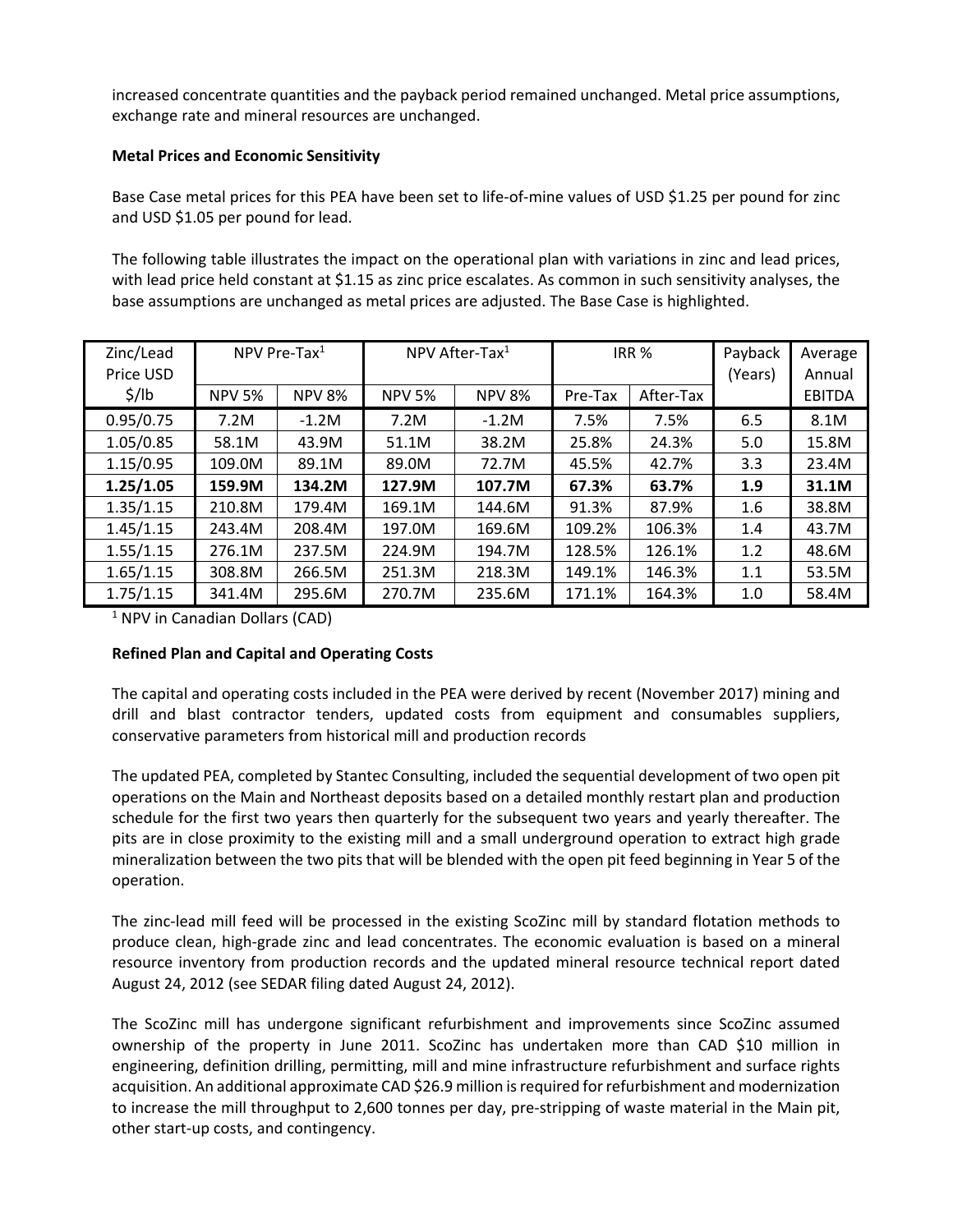# **Mining**

The detailed mine plan and production schedule for the first two years on the Main pit was done on a monthly basis at an average production rate of 853,000 tonnes per year (or 2,600 tonnes per day) into the mill over an average of 328 operating days per year. The average waste to mineralized material ratio for the life-of-mine open pits is 12.0 to 1 (including pre-stripping). Approximately 63% of the waste is expected to be removed without blasting, including soils that will be used for reclamation. Open pit mine dilution and mining losses are assumed to be 7.5% and 5%, respectively. In‐pit diluted mineral resources are 6,552,000 tonnes grading 3.06% zinc and 1.57% lead.

# **Metallurgy**

The restart plan provides for modifications to the mill, including redesign and replacement of the crushing circuit, primary screen, thickeners and concentrate filters. Some of this equipment is on site and ready for installation. These modifications, together with improved plant availability, will allow average mill feed rates of 853,000 tonnes per annum or 2,600 tonnes per day. The projected feed grades for the life-ofmine average 3.06% zinc and 1.57% lead. The projected metallurgical performance, based on historical data, provides for a zinc concentrate grade of 57.0% zinc at 86.0% life‐of‐mine recovery and a lead concentrate grade of 71% lead at 85.7% life‐of‐mine recovery.

Metallurgical testwork is underway to investigate the potential benefit of using a SAG mill forthe relatively soft ore that will be fed to the processing plant. A used SAG mill has been located and is being investigated for suitability.

## **Concentrate Marketing and Transport**

Based on historical concentrate sales, ScoZinc concentrates are expected to be readily marketable, grading 57% and 71% for zinc and lead respectively, with no penalties. Previous concentrate shipments from the ScoZinc mine were shipped to Europe and Asia. ScoZinc has its own storage and concentrate loading facility at Sheet Harbour, approximately 80 kilometers from the mine, with a capacity of 8,500 tonnes, or 1.5 times the expected shipment size.

ScoZinc has received expressions of interest from a number of off‐takers and is currently negotiating terms.

## **Infrastructure**

The mine has ample grid power and water supply. Paved roads lead to the mine property and there is nearby access to rail.

## **Environment, Community Relations, and Permitting**

ScoZinc operations have enjoyed strong support from local communities and the Nova Scotia government. Permitting of the Main pit and Southwest Expansion Area remains in place with the granting of a 10‐year renewal to ScoZinc's Industrial Approval and an extension to the Environmental Assessment Approval, both in September 2017.

Staffing for the restart of operations will commence in early 2018. Senior personnel have been involved in the technical work to date and will assume critical positions for the operation. The mine is expected to employ approximately 75 by ScoZinc and approximately 80 contractor personnel during full operations. The neighbouring communities provide a good source of skilled workers and many former employees remain interested in re‐joining operations at ScoZinc.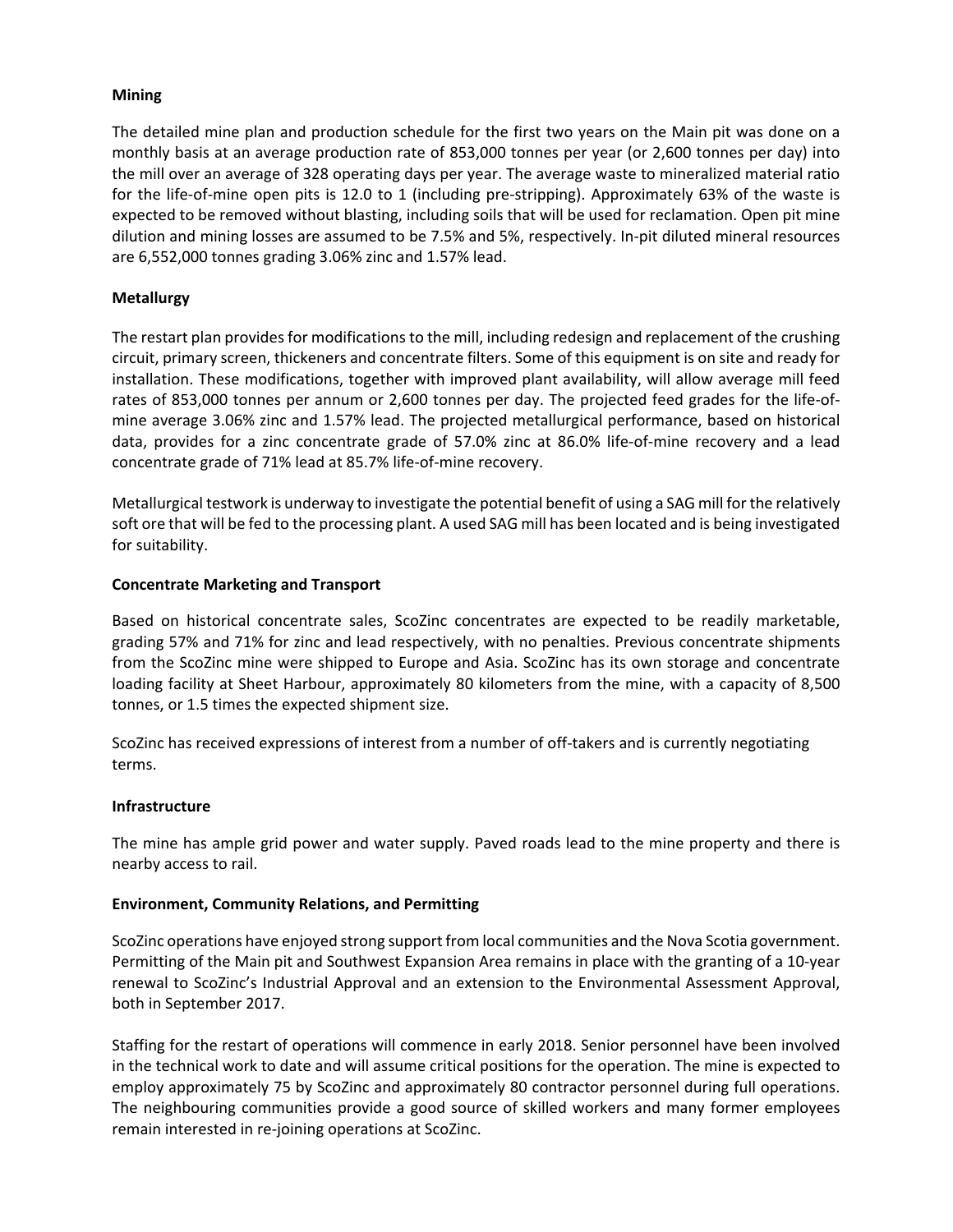#### **Project Opportunities**

The current mine plan and economic model do not include the Getty Deposit located west of the Southwest Expansion. Definition drilling of the near surface portion of the Northeast deposit is expected to convert Inferred mineral resources into Measured and Indicated categories similar to the results achieved in 2012 on the Main deposit. An expansion of Measured and Indicated in‐pit mineral resources is expected to favourably impact transition from the Northeast deposit to the Getty deposit in the latter years of the current mine plan. Addition of the Getty deposit and expanded mineral resources is expected to add more than 3 years to the current mine life.

The significant mineral claim holdings in close proximity to ScoZinc operations and the potential for district scale distribution of mineralization, provides a long term opportunity for the ScoZinc operation. Geophysical and geochemical surveys carried out on mineral claims from 2012 to 2016 have resulted in the identification of exploration targets with the potential to host economic mineralization

#### **Qualified Persons**

This newsrelease has been reviewed and approved by Mr. Michael Romaniuk, the Senior Project Manager responsible for the study with Stantec Consulting, the engineering company that prepared the Preliminary Economic Assessment.

## **About ScoZinc Mining Ltd.**

ScoZinc is an established Canadian‐based zinc and lead exploration and development company that owns the ScoZinc Mine near Halifax, Nova Scotia. The Company has a strong working capital position and no debt. The Company has 3,951,045 common shares outstanding which are traded on the TSX Venture Exchange under the symbol "SZM".

#### **For more information, please contact:**

Mr. Joseph Ringwald – President and CEO Telephone: +1 (604) 347‐7661 info@scozinc.com

Neither TSX Venture Exchange nor its Regulation Services Provider (as that term is defined in the policies of the TSX Venture Exchange) accepts responsibility for the adequacy or accuracy of this release.

## CAUTIONARY NOTES

*The PEA is preliminary in nature and includes Inferred mineral resources that are considered too geologically speculative to be subject to economic considerations that would enable them to be* categorized as mineral reserves. There is no certainty that the forecast results stated in the PEA will be *realized. For a full description of known risks that could materially affect potential development of the ScoZinc zinc‐lead project, see ScoZinc's Annual Information Form March 30, 2012 under the heading "Risk Factors" which are incorporated by reference herein and are available on www.sedar.com under the ScoZinc Resources profile. In addition, ScoZinc needs to raise approximately \$30 million to fund the restart of the ScoZinc Mine.*

The Company confirms that it has not made a production decision with respect to the Project. The Company has not completed a feasibility study or established the economic viability of the Project or proposed operations on the Project, and no mineral reserves have been established for the Project that would support a production decision. Projects which are put into production without first establishing